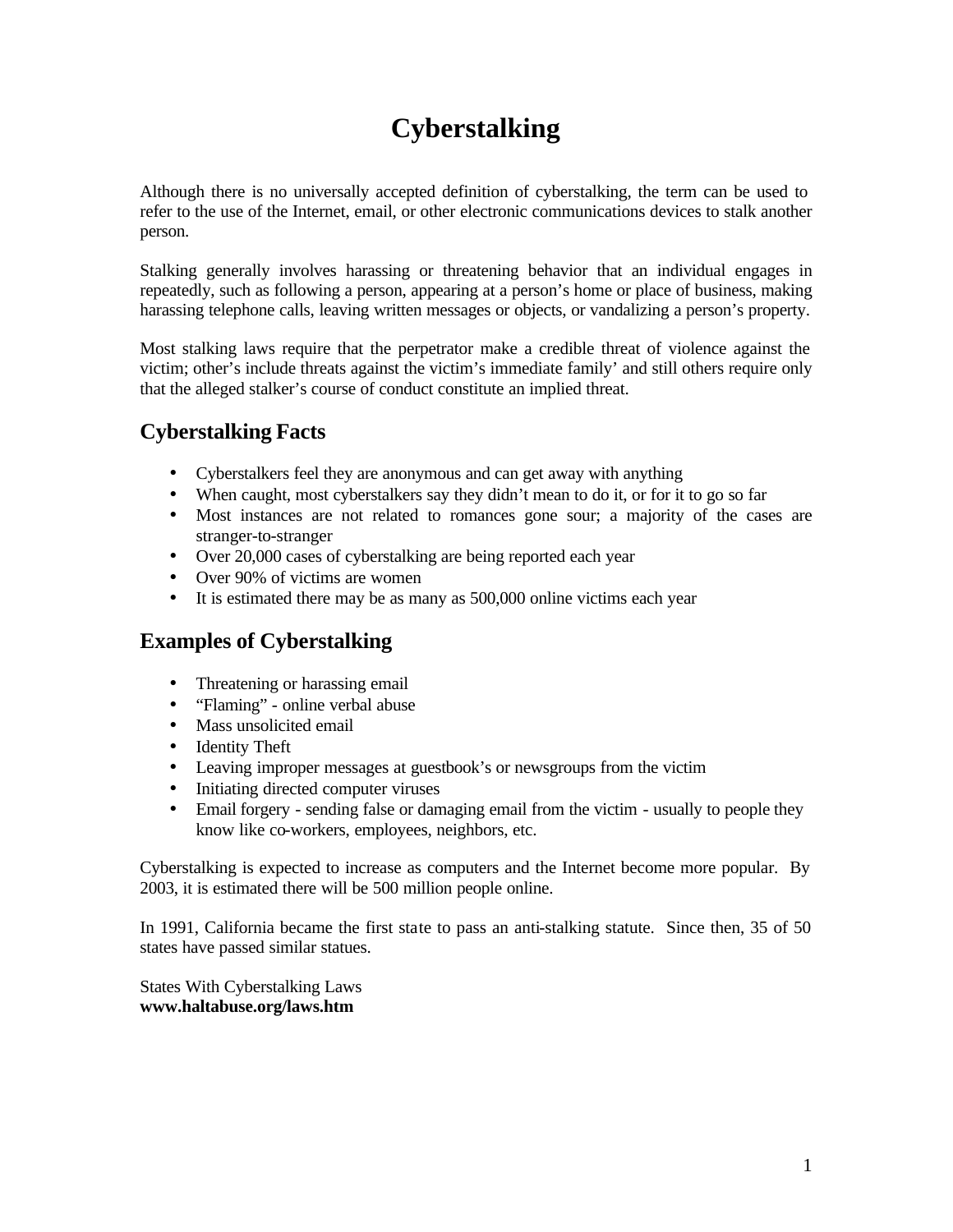### **Why Do Cyberstalkers Stalk?**

- **· Sexual Harassment -** By far, the most common type of harassment and stalking online is sexual harassment. Online sexual harassment affords a degree of anonymity. The online harasser has no fear of physical retaliation (slap in the face) and does not have to leave the comfort of his home to find, pursue and harass targets.
- **· Love Obsession -** Love obsession stalkers often believe that the target of their desires is really in love with them, which means they cannot understand the work "NO." A love obsession can start from an online romance, where one person then halts the romance, and the rejected lover cannot accept the end of the relationship. (In this case, detailed personal information is often shared between the persons involved).
- **· Hate/Revenge Vendettas Hate** vendettas may have nothing to do with sexual harassment at all. There are more male targets in this category. Hate vendettas may begin with an argument or disagreement that escalates out of control. A vendetta may also be waged against someone because of their beliefs.
- **Power Trips/Ego Trips The** victim is usually selected as a random target by someone they do not know. The motivation of the harassers is to show off their skills to themselves and their friends. They do not have a personal grudge against the victim they are using the victim to demonstrate their power among their own group.

# **Comparing Offline ("in real life") and Online Stalking**

**· Similarities**

The majority of cases involve stalking by former intimates, although stranger stalking occurs in the real world and in cyberspace Most victims are women; most stalkers are men

Stalkers are generally motivated by the desire to control the victim

#### **· Differences**

Offline stalking generally requires the perpetrator and the victim to be located in the same geographical area; cyberstalkers can be located anywhere.

Electronic communication technologies make it much easier for a cyberstalker to encourage third parties to harass and/or threaten a victim (impersonating the victim and posting messages to bulletin boards and in chat rooms, causing viewers of that message to send threatening messages back to the victim).

Electronic communications technologies also lower the barriers to harassment and threats; a cyberstalker does not need to physically confront the victim.

### **Prevention Tips**

- Do not share personal information (real name, address, phone number, school information, marital status, occupation, income or passwords) in public spaces anywhere online, nor give it to strangers, including in email or chat rooms. Do not use your real name or nickname as your screen name or user ID. Pick a name that is gender-and-age neutral. And do not post personal information as part of any user profiles.
- Some filtering software programs can prevent children from posting or emailing an address, telephone number, or credit card number.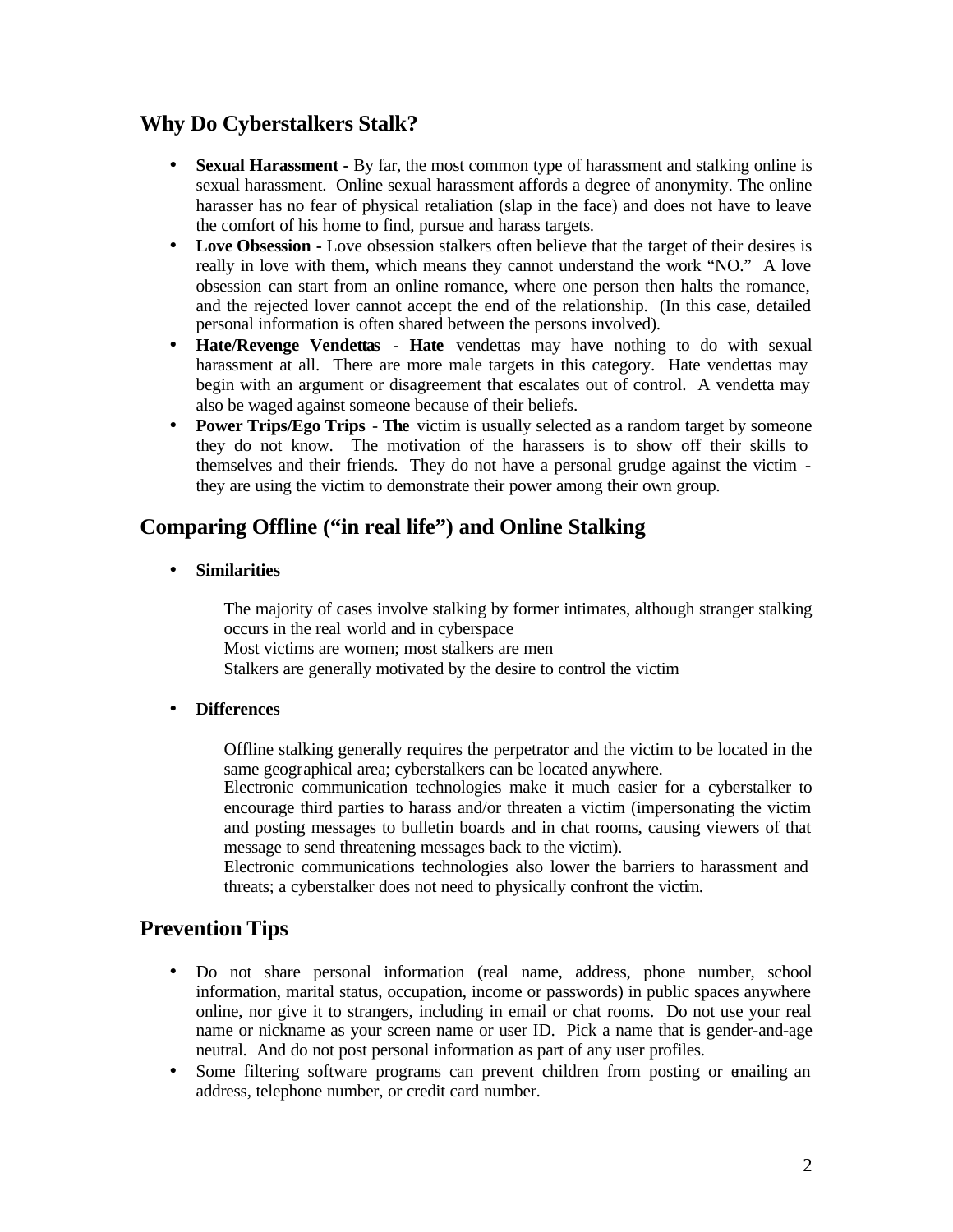- Be extremely cautious about meeting online acquaintances in person. If you choose to meet, do so in a public place and take along a friend.
- Make sure your ISP and Internet Relay Chat (IRC) network have an acceptable use policy that prohibits cyberstalking. If your network fails to respond to your complaints, consider switching to a provider that is more responsive to user complaints.
- If a situation online becomes hostile, log off or surf elsewhere. If a situation places you in fear, contact a local law enforcement agency.

# **What To Do If You Are Being Cyberstalked**

If you are receiving unwanted contact, make clear to that person that you would like him or her not to contact you again.

- Save all communications for evidence. Do not edit or alter them in any way. Also, keep a record of your contacts with Internet system administrators or law enforcement officials.
- You may want to consider blocking or filtering messages from the harasser. Many email programs such as Eudora and Microsoft Outlook have a filter feature, and software can be easily obtained that will automatically delete emails from a particular email address or contain offensive words. Chat room contact can be blocked as well.
- If harassment continues after you have asked the person to stop, contact the harasser's Internet Service Provider (ISP). Most ISP's have clear policies prohibiting the use of their services to abuse another person. Often, an ISP can try to stop the conduct by direct contact with the stalker or by closing their account. If you receive abusive emails, identify the domain (after the "@" sign) and contact that ISP. Most ISP's have an email address such as abuse@ (domain name) or postmaster@ (domain name) that can be used for complaints. Visit the ISP web site for information on how to file a complaint
- Contact your local police department and inform them of the situation in as much detail as possible. In appropriate cases, they may refer the matter to state or federal authorities.

### **Law Enforcement Initiatives**

- Train personnel on cyberstalking and/or establish specialized units to investigate cyberstalking cases
- Press for appropriate state laws to address the issue of cyberstalking
- Prepare a training bulletin on the topic of cyberstalking for all officers.
- Initiate communication and dialogue with prosecuting attorneys related to the prosecution of cyberstalking
- Some law enforcement agencies have initiated cyber crime "sting" operations
- Discuss the problem with students in schools School Resource Officers
- Place cyberstalking prevention tips and "what to do if" tips on the department's Internet web site.
- Share information about cyberstalking incidents with other law enforcement agencies.
- Work with victim's groups to identify cyberstalking patterns and victim's experiences and to encourage cyberstalking victims to report incidents to law enforcement authorities